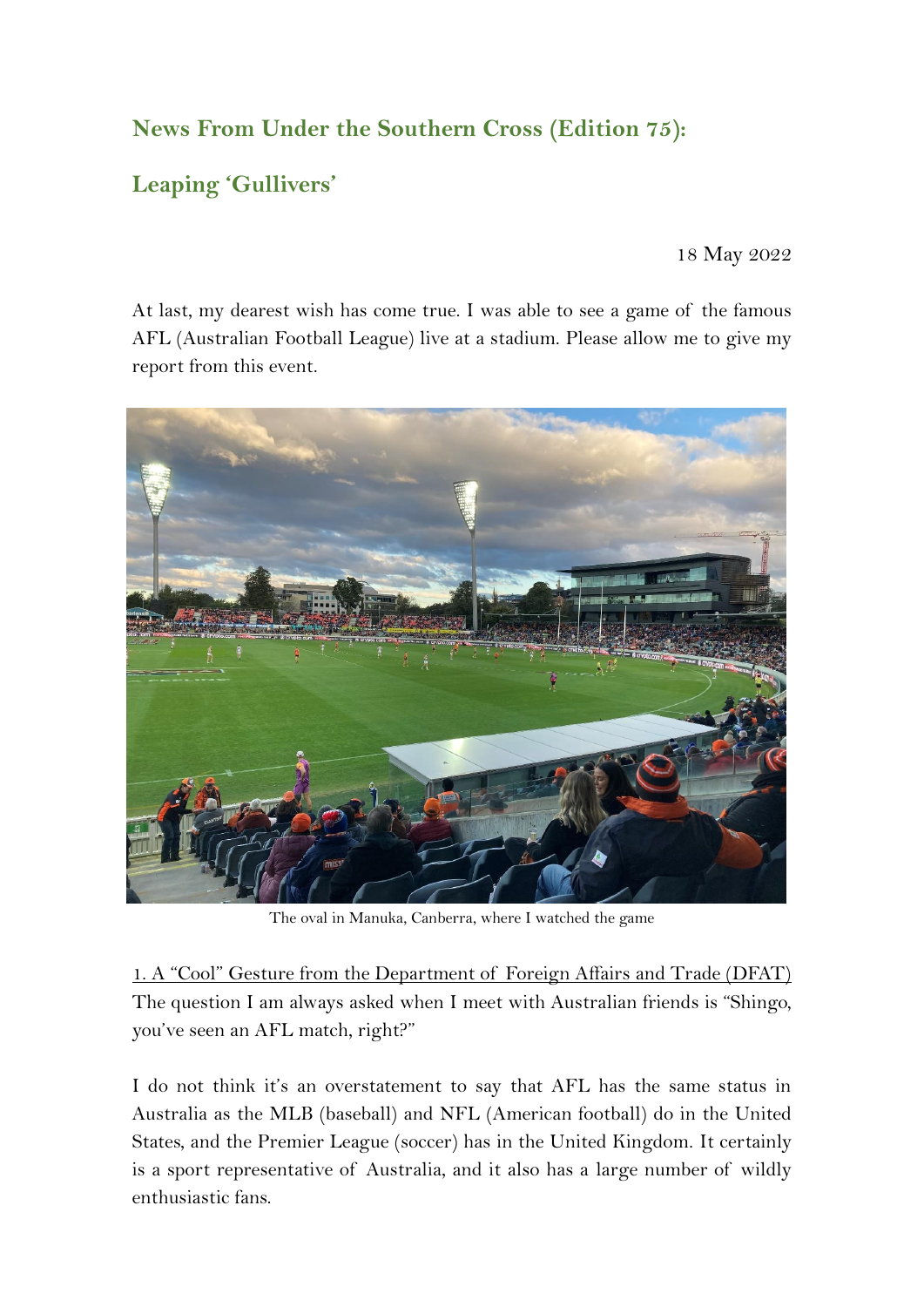I was very happy to be invited to an AFL match in Canberra between the Sydneybased GWS Giants and the Geelong Cats (from a city in Victoria). It was the Department of Foreign Affairs and Trade (DFAT)'s Office of the Pacific who invited me. What a "cool" gesture!

The High Commissioner of Fiji (my cycling friend), the High Commissioner of Papua New Guinea, a diplomat from the British High Commission and I all gathered at the oval in Canberra's Manuka buoyed by excitement.

### 2. What is AFL?

The term 'Australian Football' probably doesn't click with many Japanese people. If I describe it as a sport where brawny men in sleeveless uniforms run around in cross between soccer and rugby, there might be some who then say 'ah, that one'.

It was my first time watching a game, but I found the rules extremely simple to grasp. It is a competition between teams to pass the ball through a mixture of kicking and handballs (holding the ball in one hand and punching it across with the other) and to kick it between high goalposts. With one goal awarding 6 points, the winner is the team who can get more points.



The ground size is bigger than those of most other sports.



Kicking the ball through the taller inside posts will result in 6 points.

Out of 22 players on each team, 18 will play on the field, therefore 36 players in total will enter the field to contend for the ball. The highlight is when the ball is kicked and players jump up to catch it. The play even becomes acrobatic sometimes, such as when a player leaps up and puts both knees on his opponent's shoulders to catch the ball.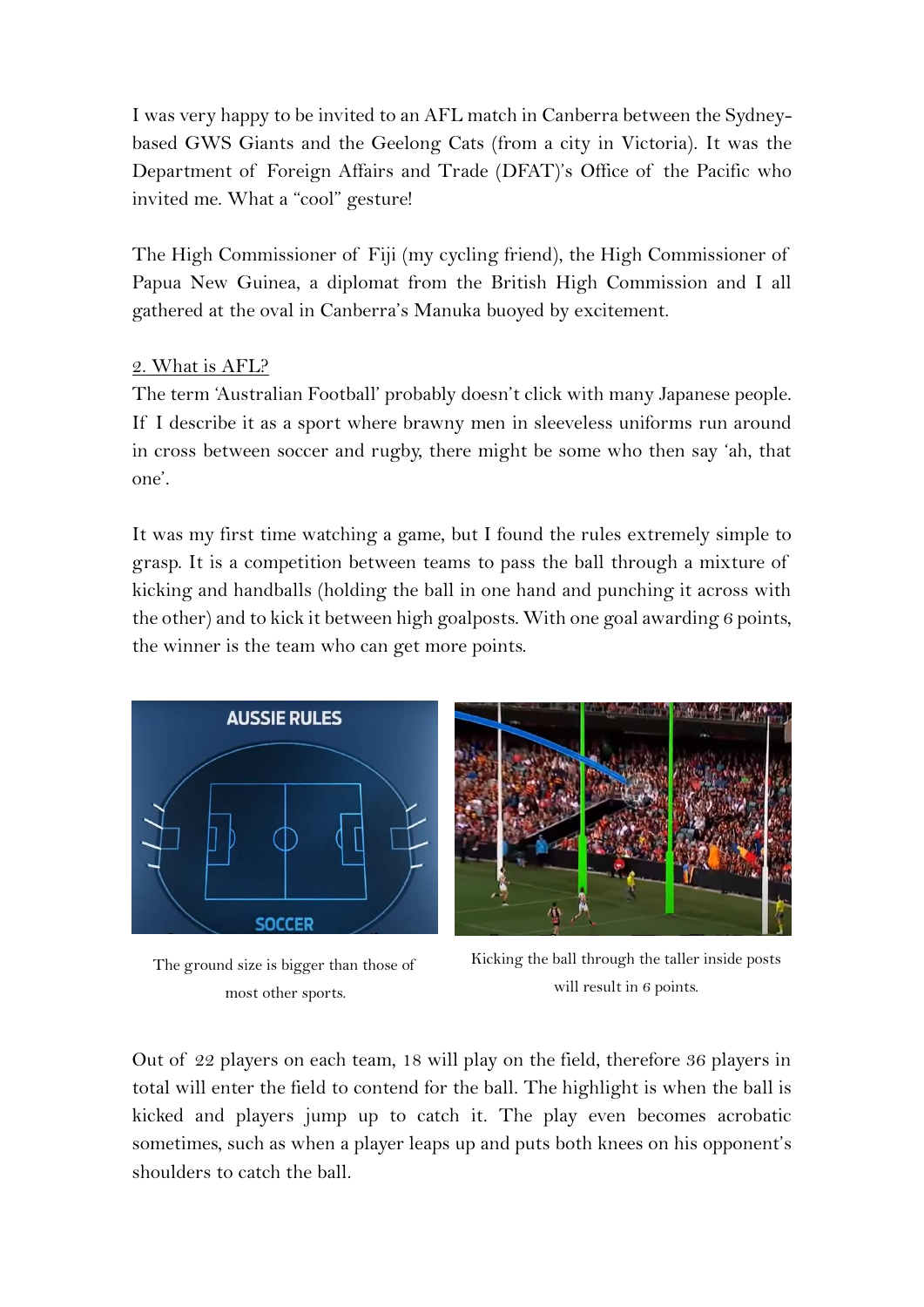

(Photos taken from a [video](https://www.youtube.com/watch?v=aEbbZ3ihWAs&t=2s) on the Australian Football League Japan website.) Players sometimes even jump onto their opponents' shoulders to catch a kicked ball Tackles are allowed above the knee and below the shoulder

#### 3. Packing a Punch

The offense and defence changed quickly and frequently, and points were scored again and again, so I did not feel the same stress that I do when watching soccer matches, where goals are rarely scored. What's more, when there was such fierce competition for the ball as it flew through the air, and tackles were allowed above the knee and below the shoulder, the intense, high-contact play was full to the brim with appeal.



Giants vs Cats game that we watched on 8 May (the Giants' main sponsor is TOYO TIRES)

Even in seats a little further back from the field, the players' towering physiques stood out. The field was packed with players running around who easily stood at 185 cm, or even close to 2 metres. I also heard that running 20km in the space of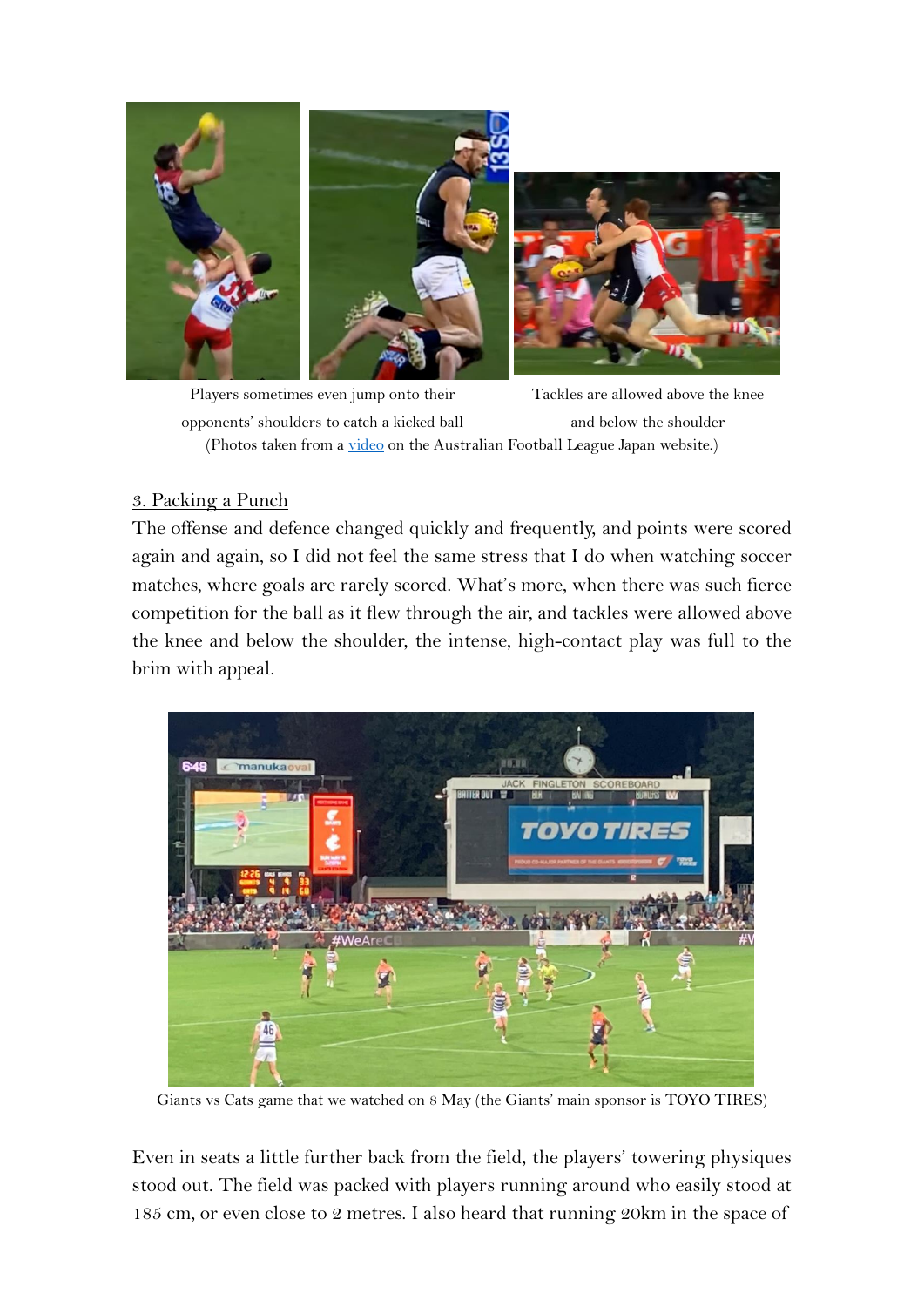one match is fairly common.

For these players, not only is it necessary to be tough to withstand the highcontact play, they must also have the agility to run quickly around the field, and the stamina to keep running for a long time. In particular, kicks are used not only to score goals, but also to pass between teammates, meaning that accuracy is vital and players must be able to kick with both feet. Besides, unlike American football, players don't wear protective gear, so injuries to the knee and shoulder are an unavoidable part of the sport.

Surely there can't be a sport tougher than AFL. While enjoying watching the game, I thought to myself "this is a match contested between Gullivers!" (the giant main character of *Gulliver's Travels*) I hasten to add that, in Australia there is a women's AFL league too.

## 4. Regional Characteristics

What I found interesting is that, out of all of Australia, AFL has flourished the most in Victoria. This is because league was formed there in the 1850s during the colonial period and afterwards took hold in the southern states of South Australia, Western Australia and Tasmania.

Currently, both New South Wales and Queensland have two teams each in the AFL. However, if anything, rugby is more popular in these states. Whichever way you put it, Victoria takes centre stage in AFL, with ten teams participating. These idiosyncrasies between respective regions in Australia are something I have only come to understand since living here.

The Melbourne Cricket Ground (MCG) in Victoria's capital is the 'sacred ground' of AFL. The MCG's capacity is a whopping 100,000 people! I can already imagine the cheering of the crowd like the rumbling of the earth, as the 'Gullivers' leap for the ball, vying for a kick.